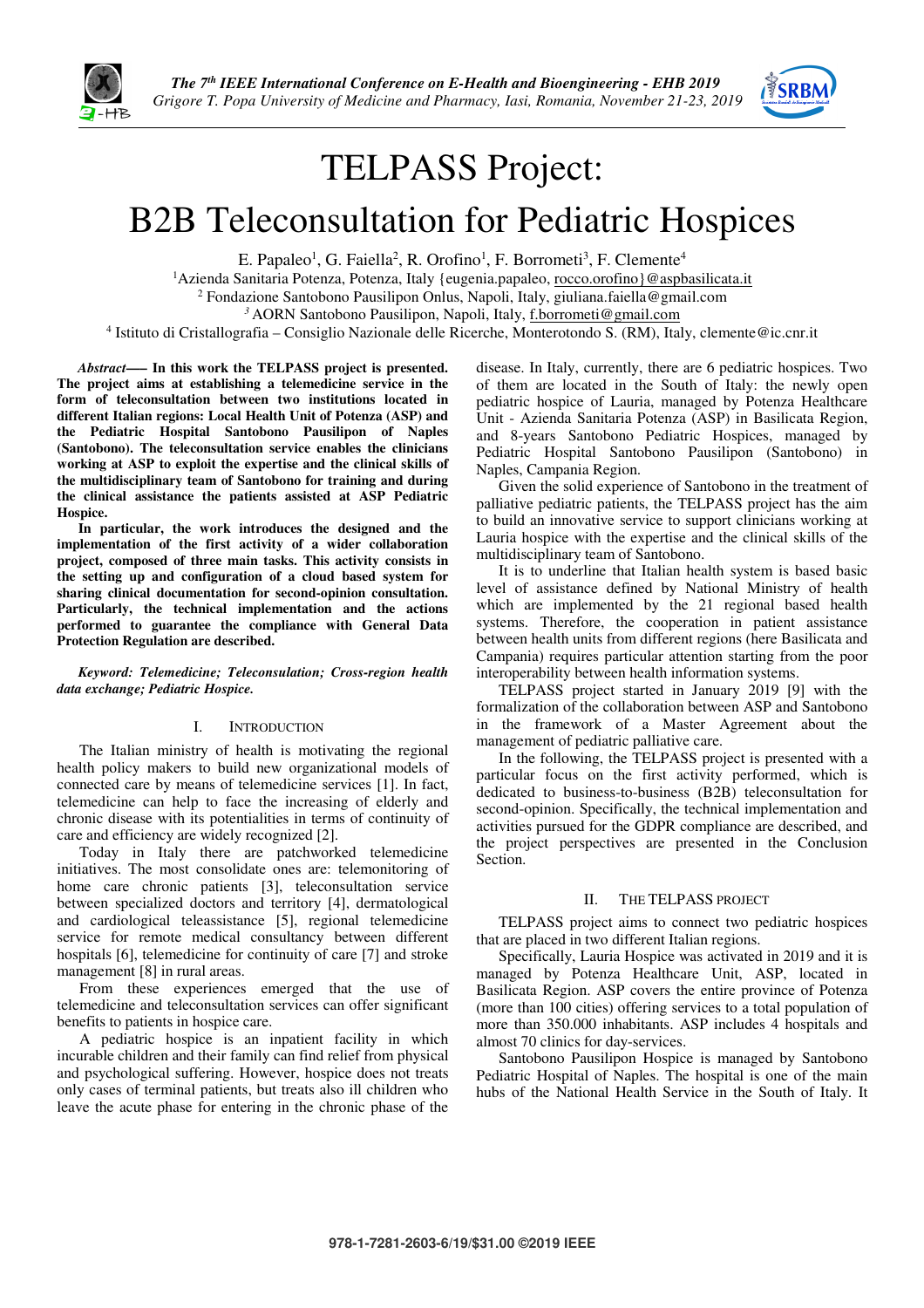offers specialized and high quality care for pediatric and neonatal patients.

As mentioned, the TELPASS project has been conceived in the framework of the partnership between these two health institutions, with the perspective to improve the quality of pediatric palliative care, realizing a new organizational model that promotes the sharing of skills, knowledge and professional and resources (Figure 1).



Figure 1 – Graphical representation of TELPASS project

In order to construct the integrated and collaborative model, three main activities have been planned, constituting TELPASS project work packages. Each activity in the list includes a specific enabling technology.

*WP1*: B2B teleconsultation: sharing clinical documentation for second-opinion,

*WP2*: Distance learning by means of web-conference,

*WP3*: Real time medical tele-examination.

In this work, the activities performed in WP1 are presented, detailing the tasks that have been carried out to perform its implementation, such as:

- *A. B2B teleconsultation implementation,*
- *B. Regulation (EU) 2016/679 (GDPR) compliance.*

### *A. B2B teleconsultation implementation*

## *1) Technical implementation*

Sharing clinical documentation for second-opinion consultation provides a set of solutions designed to enable remote collaboration of groups of professionals operating between ASP and Santobono.

In order to be able to provide a second opinion, it was necessary to identify a effective and secure means for sharing clinical information. This information must also be accessible in mobility and protected as sensitive data. For these purposes, a cloud solution has been identified.

Following a careful evaluation of different cloud solutions (e.g., Boxcryptor, Tresorit), it was decided to use DropBox with a cloud space dedicated to the service, including specific security measures. Indeed Dropbox has implemented several

protection measures to preserve data from sniffing by adopting Secure Sockets Layer (SSL) / Transport Layer Security (TLS) technology, which allows data protection during the transit between Dropbox and the servers. Furthermore, the data is expected to pass over a protected "tunnel" in which the data is encrypted with the 128-bit Advanced Encryption Standard (AES) algorithm. User-uploaded files are stored on Dropbox storage servers in discrete file blocks. Each block is encrypted with 256-bit Advanced Encryption Standard (AES).

In addition to Dropbox security measures, specific procedures have been defined to guarantee data security: the shared documents (e.g. clinical reports, second opinion requests) are anonymized: patient identifiers and medical records' sensitive data obscuration are used. Moreover, files and folders are encrypted with passwords; the ever-changing alphanumeric passwords are generated with rules known only to the involved clinicians. Specifically, two ciphers are provided: (i) for the document (i.e. Word "Password Encryption" option) and (ii) for the folder containing documents and shared in the dedicated DropBox space (i.e. 7zip password option).

## *2) Organizational requirements*

As regards to technical implementation, Figure 2 shows the cloud scheme designed and implemented for allowing ASP clinicians to request a second-opinion consultation to Santobono clinicians.



Figure 2 – TELPASS cloud scheme

At the top of the scheme there is the cloud manager; it manages accesses to the cloud. Specifically, the cloud manager is responsible for: (i) the creation of the shared space, (ii) the definition of user access policies, (iii) the control of the login and (iv) bi-weekly maintenance of the cloud.

When an ASP clinician has a second-opinion request there are some steps to fulfill; these are described in the following:

i. Editing specific documents for second-opinion, in particular: a) a *Clinical report* in which the clinician summarizes patient clinical conditions, b) a pre-defined Form that details the clinical question subject of the second opinion request. The clinician can also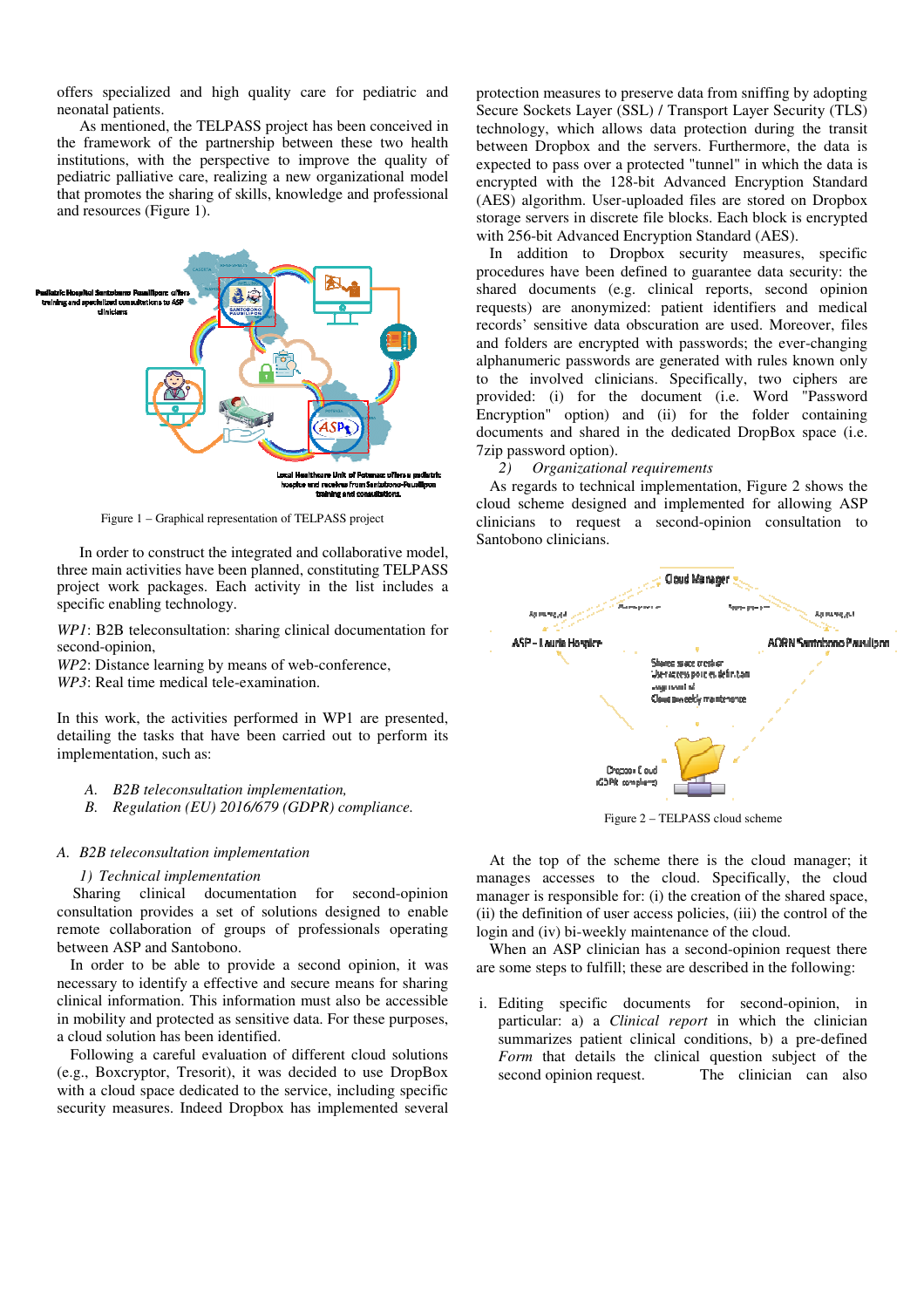attach medical records that may be useful to enrich the clinical picture, obscuring any sensitive data.

- ii. Moving all documents in a folder that has an encrypted name;
- iii. Protecting with an encrypted password the created folder (obviously rules for generating the alphanumeric passwords are known only to authorized users);
- iv. Accessing to the cloud with personal credentials and uploading the encrypted folder;
- v. Notifying Santobono clinician about the new secondopinion request (by phone and/or email);
- vi. Updating the log-in register (that is shared among all the team) about the fulfilled access and uploading.

It is important to highlight that all the files only contain a pseudonym of the patient and any sensitive data in the medical records are removed.

From the other hand, Santobono clinician to provide the second-opinion has to perform the procedure summarized in the following steps:

- i. Accessing to the cloud with personal credentials to download encrypted folder containing the secondopinion request;
- ii. Carrying out the second-opinion within 72 h from the notification;
- iii. Uploading the *Form* updated with the second-opinion consultation;
- iv. Updating the log-in register;
- v. Deleting the downloaded folder.

Finally, to guarantee that all the procedures are performed in accordance with cloud manager instructions, a user guide has been prepared to detail instructions for each clinician according to the specific role.

### *B. Regulation (EU) 2016/679 (GDPR) Compliance*

Since TELPASS expects an exchange of health data, several measures were put in place according to Regulation (EU) 2016/679 (GDPR) specifications. This aspect is of primary importance if we consider that the Italian health systems is composed of different regional health systems and therefore each region applies different informative health models [10].

In compliance with GDPR, two documents have been arranged:

- The Informed Consent with which parents or legal representatives, read the informative, authorize the treatment of patients' personal data for the purposes and with modalities specified,
- The External Data Processor Nomination with which ASP (*i.e.* the controller) appoints Santobono as external data processor.

In order to ensure data security and be compliant with the GDPR other key features have been considered:

- Personal login credentials,
- Limitation of the number of accesses,
- Pseudonymisation.
- Encryption of names and passwords,
- Login and tasks register.

The cloud space dedicated to the service includes specific security features, such as: personal access credentials, limitation of the number of accesses, pseudonymisation, encryption of names (of patients and folders) and passwords, keeping a log of accesses and operations performed in the cloud. As said, Dropbox provides security measures during data transmission and storage by adopting Secure Sockets Layer (SSL) / Transport Layer Security (TLS) technology.

Any shared document (clinical reports, diagnostic reports, questions) is anonymized and protected with an alphanumeric password. The passwords are always different and generated with a variable rule from time to time, made known only to team members. Specifically, there are two ciphers: one for individual documents and another for containing folders that are loaded in the cloud.

## III. CONCLUSION AND FUTURE WORK

The actual challenge of health systems is the effective management of prevalent and complex diseases with ICT support. New ICT solutions introduce the need for new organizational models able to guide decision makers towards an appropriate use of resources, decreasing the hospitalization and the transfers outside regions.

Telemedicine is one of these emergent ICT tools for medical diagnosis and patient care. From its beginnings, telemedicine has been used in a variety of health care fields with significant advantages [11]. One of the first applications regards the remote monitoring of chronic patients assisted at home. In fact, the improvement of quality and safety for home care patients has always been a priority, for the growing portion of elderly and chronic diseases deriving from the evolution of the demographic dynamics [12-1315].

Although, pediatric palliative care can also benefit from the development of specific telemedicine tools that may improve the collaboration between healthcare professionals working in dedicated health facilities.

In this work the TELPASS project is presented. The project aims at establishing telemedicine and B2B teleconsultation services between two pediatric hospices located in different Italian regions.

TELPASS telemedicine and teleconsulting solutions ensure the connection of two health facilities and professionals, promoting an integrated approach of collaboration; improving the effectiveness, efficiency and appropriateness of the pediatric palliative care in the South of Italy.

In particular, for the design of a secure B2B teleconsultation solution, in line with the privacy-by-design GDPR requirement, a detailed analysis was necessary. In fact, during the designing of health data exchange solution, many legal and ethical issues arise, that need to be identified and addressed in order to ensure the correct management of sensitive data [16- 17-18].

A consistent activity of B2B teleconsultation implementation regards the GDPR compliance and privacy